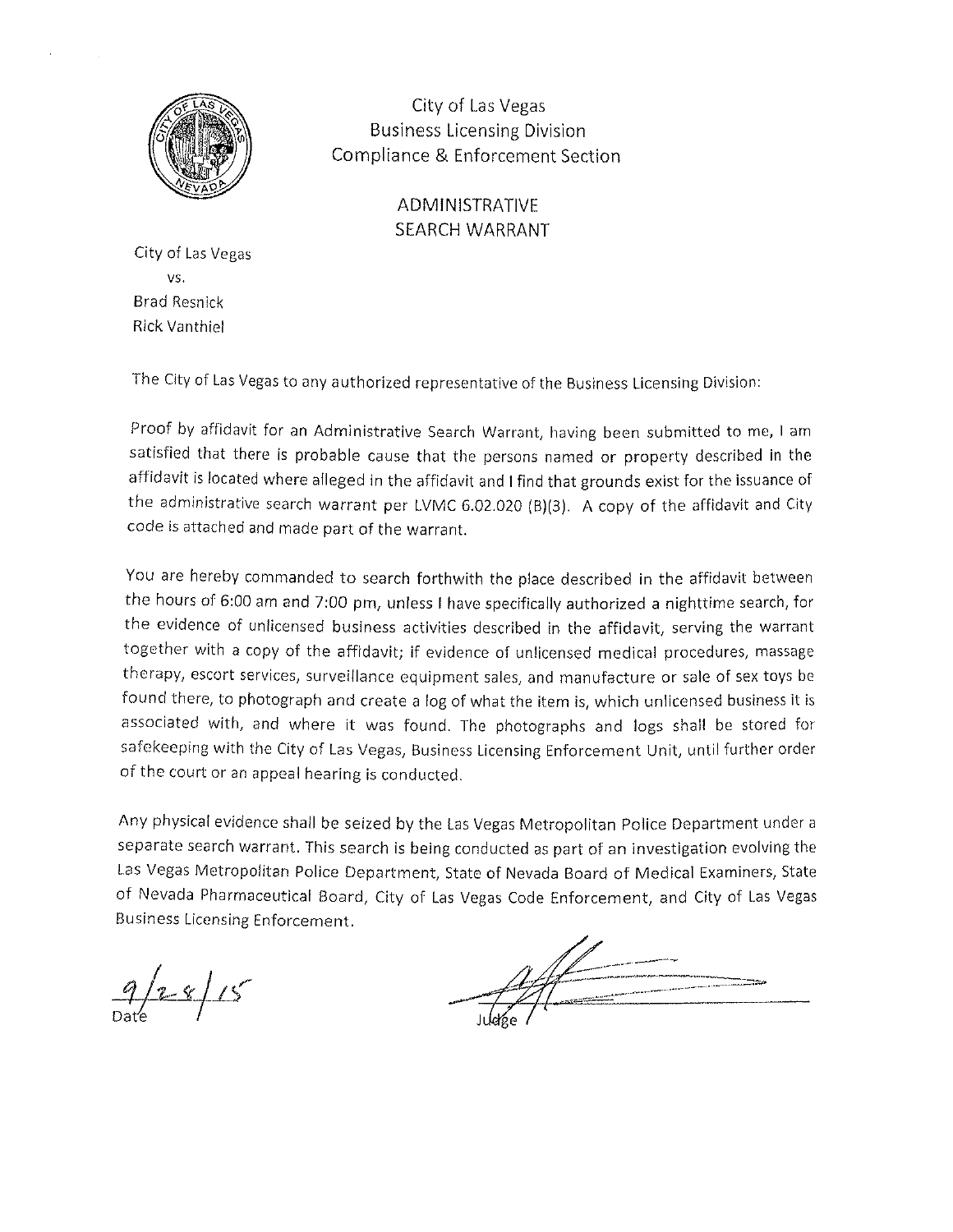

City of Las Vegas **Business Licensing Division** Compliance & Enforcement Section

## AFFIDAVIT FOR ADMINISTRATIVE SEARCH WARRANT

City of Las Vegas vs. Brad Resnick Rick Vanthiel

- $1. \quad L$ an investigator for the City of Las Vegas, Business Licensing Division, Compliance & Enforcement Section, do hereby swear to the following:
- 2. I have been employed as an investigator for the City of Las Vegas, Business Licensing Dívision, Compliance & Enforcement Section for a period of three months.
- 3. During the course of my employment, I have determined that there is probable cause to believe that RICK VANTHIEL and BRAD RESNIK reside at the property commonly known as 4928 East Monroe Ave., Las Vegas, NV 89110, and that they are operating unlicensed businesses from this location.
- 4. The property commonly known as 4928 East Monroe is supposed to be a single family residence on a one half (1/2) acre lot. There are multiple additional structures on the lot. These additional structures include one travel trailer, one motor home, one semitruck storage trailer and three storage sheds. This property is protected by four video surveillance towers. BRAD RESNICK is listed as the property owner of 4928 East Monroe in Clark County Assessor Records. RICK VANTHIEL admitted to Detective Ken Mead of the Las Vegas Metropolitan Police Department ("LVMPD") in September of 2015 that he (VANTHIEL) resides at 4928 Easr Monroe.
- 5. On August  $7<sup>th</sup>$  2015, at approximately 1600 hours, the Business Licensing Enforcement Division was notified that unlicensed medical procedures may be taking place at <sup>4928</sup> East Monroe Ave, Las Vegas, Nevada and that these illegal procedures were being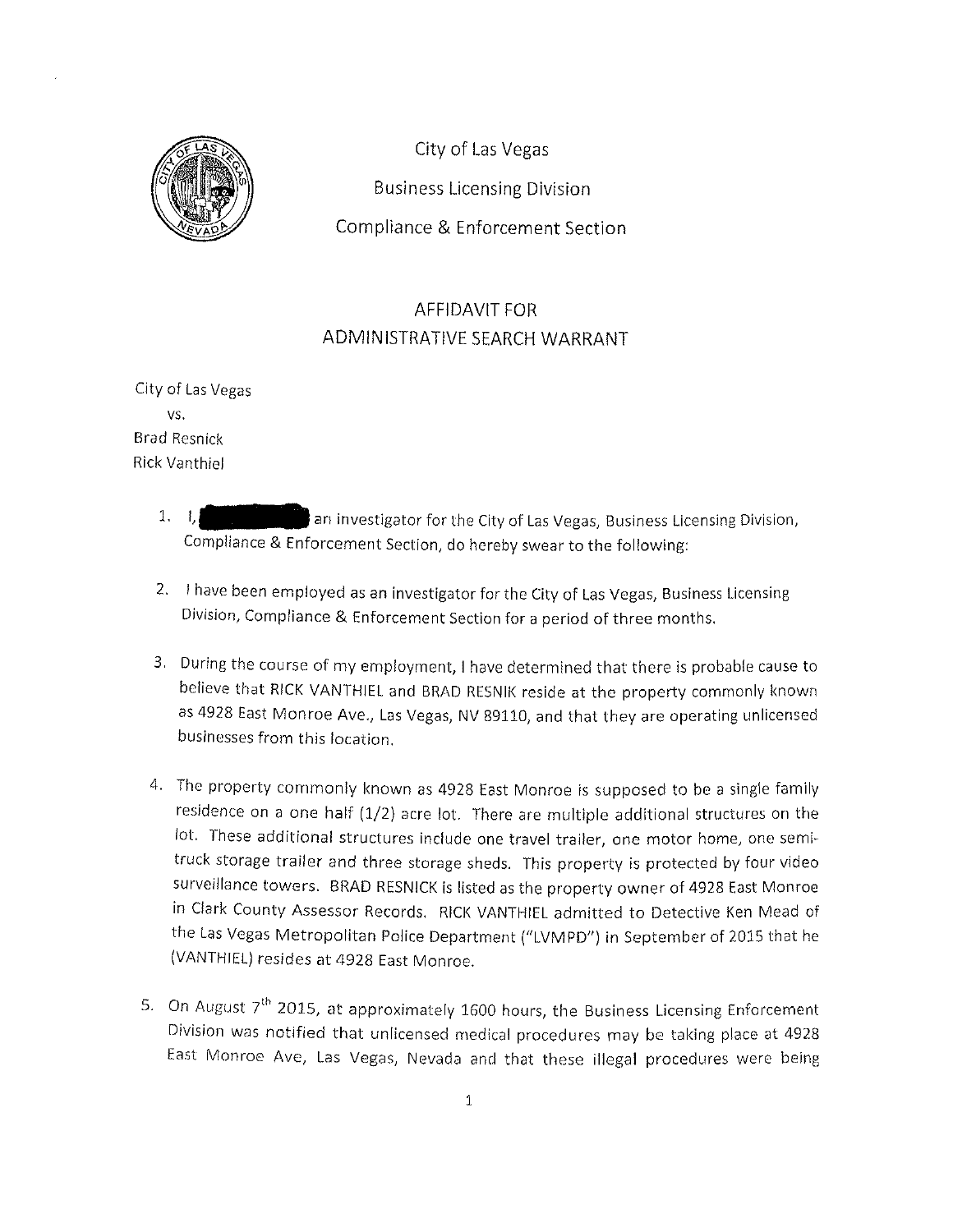conducted by RICK VANTHIEL. This information was received from the State of Nevada Division of Public and Behavioral Health.

- 6. I conducted an investigation into these allegations. I determined, via "GoDaddy" (which is an internet web hosting company) that RICK VANTHIEL was the registered owner of websites known as "itsonlynatural.com" and "49days.me". "49days.me" offered "dilation and curettage," "abortions," "treatment of HpV, cervical, uterine, and ovarian cancer", HIV cures and natural doula midwife services at "unbeatable prices". "itsonlynatural.com" advertised "sovereign baby births" with all fees to be paid in gold and silver. Upon information and belief, sovereign baby births are unrecorded child births. Both of these websites list a contact telephone number of 702-488-2114.
- <sup>7</sup>' During the course of my investigation, I discovered an advertisement on "sexyescortads.com." ln this ad, I was able to identify the male depicted in <sup>a</sup> photograph on the website as RICK VANTHIEL. VANTHEIL was using the alias of RICK SPINDOLL on this website and was being fellated by a female. The advertisement states that VANTHEIL/SPINDOLL was an "independent escort" and "massage therapist" charging \$100.00 per hour with a contact telephone number of 702-488-2114. These services were advertised as being available in the Las vegas area.
- 8. Additional investigation revealed that RICK VANTHIEL, using the alias of RICK SPINDOLL, was advertising the online sale of pornographic movies and the manufacture of sex toys on websites such as "gamelink.com", "adultdvdtalk.com", and "clips4sale.com." This was determined by viewing several websites on the internet containing RICK VANTHIEL'S photograph with sex toys under the name of SpinDoll Productions.
- 9. On August  $7<sup>th</sup>$ , 2015, at approximately 1100 hours, I completed a suspicious activity report (SAR) with the Southern Nevada Counter Terrorism Center and notified the Joint Terrorism Task Force due to RICK VANTHIEL'S sovereign citizen comments. The "sovereign baby" advertisement and payment in gold and silver were indications to me that VANTHIEL may be part of the sovereign citizen movement.
- 10. On August  $7^{th}$ , 2015, at approximately 1600 hours, I spoke to the State of Nevada Division of Public and Behavioral Health who received a call from a witness to RICK VANTHIEL'S unlicensed medical procedures. The Division of Public and Behavioral Health forwarded this information to myself and the State of Nevada Board of Medical Examiners,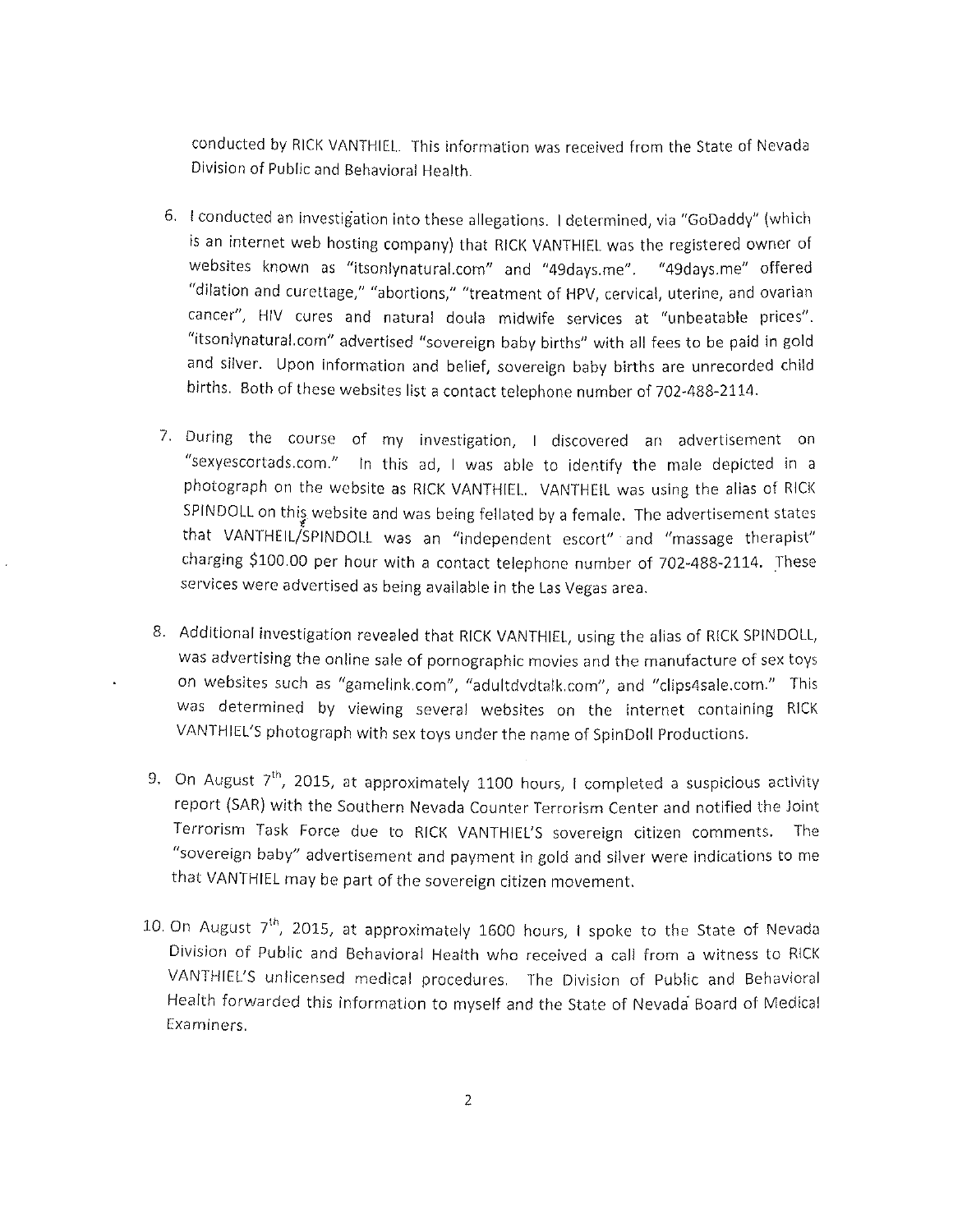- 11. On August  $7<sup>th</sup>$ , 2015, at approximately 1645 hours, I spoke over the telephone to a protected identity witness who stated that she believed that RICK VANTHIEL was conducting abortions in a motor home on the premises commonly known as 4928 East Monroe Ave., Las Vegas, Nevada. Specifically, this person told me that VANTHEIL was advertising to perform abortions on "Craigslist" and "Backpage." I confirmed that abortion services were being advertised on Craigslist with a link to VANTHIEL's "49days.me" website. The ad on "Backpage" referenced the telephone number 702-488-2114.
- 12, Additionally, the witness confirmed that BRAD RESNIK is the owner of the premises commonly known as 4928 East Monroe and is aware of the illegal medical procedures. The witness also informed me that RESNICK was operating an unlicensed video surveillance equipment sales business, as well as unlicensed air conditioning and electrical contracting businesses.
- L3. One of the video towers located on 4982 East Monroe has the name "Eye Cam Pro" on the base of the tower. A search of Nevada Secretary of State Records indicates that BRAD RESNICK was an officer of a domestic corporation called "Eye Cam Pro, lnc." and that the status of this corporatíon is "revoked" by the Secretary of State when I checked these records as of September 11, 2015.
- l-4. I discovered a YouTube video on September LL, 2015 that advertised a video surveillance equipment sales business for "Eye cam pro" with a link to the "Eye cam Pro" sales website. Further investigation via "GoDaddy" indicated that the "Eye Cam Pro" websíte is registered to BRAD RESNICK at the address of 4928 East Monroe, Las Vegas Nevada.
- 15. On August 12 and August 18, 2015, Detective **finally a**interviewed the protected identity witness I spoke to on the phone on August  $7$ , 2015. This person informed Det. that VANTHIEL was the person involved the illegal medical procedures that have<br>performed at 4928 East Monroe, Las Vegas Nevada. Further, Det, been performed at 4928 East Monroe, Las Vegas Nevada. Further, Det. informed that VANTHIEL advertises in three states on Craigslist that he can get people "unpregnant." This person also confirmed with Det. Mead that VANTHIEL advertises on Craigslist and on "Fetlife.com" under the username "spindoll." During this interview, that VANTHIEL'S telephone number 702-488-2114, medwithold, the Vantage of the Vantage of the Vantage of the Vantage of the Vantage of the Vantage of the Vantage of the Vantage of the Vantage of the Vantage of the Vantage of the Vantage of the Vantage of the Vanta